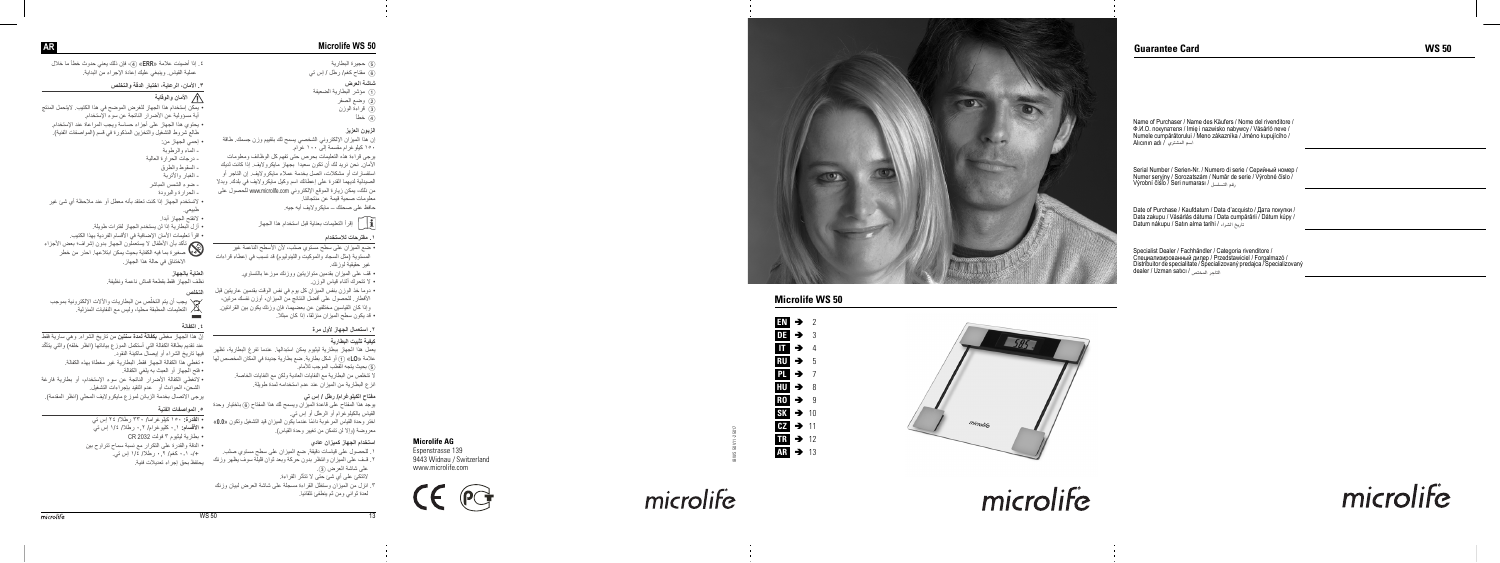

1

# i o



# **Microlife WS 50 Microlife WS 50**



5 Battery Compartment 6 KG / LB / ST Switch

**Display**

1 Low Battery Indication 2) Zero Setting 3 Weight Reading  $\overline{4}$  Error Dear Customer,

This new electronic personal scale allows you to evaluate your body weight. Capacity 150 kilos, divided into 100 grams. Please read through these instructions carefully so that you understand all functions and safety information. We want you to be happy with your Microlife product. If you have any questions or problems, please contact Microlife-Customer Service. Your dealer or pharmacy will be able to give you the address of the Microlife dealer in your country. Alternatively, visit the Internet at www.microlife.com where you will find a wealth of invaluable information on our products.

#### $\lceil \cdot \rceil$  Read the instructions carefully before using this device. **1. Suggestions for Use** • Place the scale on a flat, hard surface. Soft, inaccurate flooring (e.g. rugs, carpets, linoleum) can cause the scale to give uneven reading of your weight.

•<br>• • Step onto the scale with your feet parallel and weight equally distributed.

- Stand still while the scale measures your weight.
- •• Always weigh yourself on the same scale each day at the same time, preferably undressed and before breakfast. To get the best results from your scale, weigh yourself twice, and if the two weights are different from each other, your weight is between the two readings.
- The surface of the scale can be slippery, if wet.

Stay healthy – Microlife AG!

Located at the bottom of the scale, this switch  $\circledcirc$  allows you to choose the unit of measurement for weighing: kg, lb or st. Select your desired unit of measurement, always when the scale is turned on and «**0.0**» is displayed (otherwise the unit of measure cannot be changed).

#### 4. If the «**ERR**» (4) symbol is displayed, it means that an error has taken place during the measurement. Start the entire procedure again from the very beginning.

#### **2. Using the Device for the First Time**

#### **How to insert the battery**

This scale operates with one replaceable lithium battery. When the battery is dead the display shows «LO» (1) or the battery symbol. Insert a new battery in the battery compartment  $\circledcirc$  with the positive pole upwards.

- This device may only be used for the purposes described in these instructions. The manufacturer cannot be held liable for damage caused by incorrect application.
- This device comprises sensitive components and must be tions described in the «Technical Specifications» section. • Protect it from:
- water and moisture
- extreme temperatures
- 
- 
- 
- 
- 
- Never open this device.
- If the device is not going to be used for a prolonged period the battery should be removed.
- Read the additional safety information provided within the individual sections of this instruction manual.

Remove the battery if the scale is not used for long periods of time.

#### **KG / LB / ST Switch**

#### **Use as simple scale**

- Capacity: 150 kg / 330 lb / 24 st
- Resolution:  $0.1$  kg  $/0.2$  lb  $/1/4$  st
- One 3V lithium battery, CR 2032
- 
- 

 $WS<sub>50</sub>$ 

microlife

- 1. In order to get accurate measurements, place the scale on a firm level floor.
- 2. Step onto the scale and wait without moving; after a few seconds, the display screen will show your weight 3. Do not lean on anything while being weighed as this could alter the reading.

2 WS 5

3. Step off the scale, the display screen will continue to show your weight for a few seconds then it will turn off automatically.

#### **3. Safety, Care, Accuracy Test and Disposal**

# **A** Safety and protection

- treated with caution. Observe the storage and operating condi-
- 
- 
- impact and dropping
- contamination and dust
- direct sunlight
- heat and cold
- Do not use this device if you think it is damaged or notice anything unusual.
- 
- 
- 

Ensure that children do not use this device unsupervised; some parts are small enough to be swallowed. Be aware of the risk of strangulation in case this device is supplied with

cables or tubes.

#### **Device care**

Clean the device only with a soft, dry cloth.

#### **Disposal**

Batteries and electronic devices must be disposed of in

• P řístroj chra ňte p řed: - vodou a vlhkostí - extrémními teplotami - nárazy a upušt ěním na zem - zne čišt ěním a prachem - p římým slune čním svitem teplem a chladem

- 
- accordance with the locally applicable regulations, not with domestic waste.

# **4. Guarantee**

This device is covered by a **2 year guarantee** from the date of purchase. The guarantee is valid only on presentation of the guarantee card completed by the dealer (see back) confirming date of

- The quarantee covers only the device. The battery is not included.
- Opening or altering the device invalidates the guarantee.
- handling, a discharged battery, accidents or non-compliance with the operating instructions.

Dbejte na to, aby p řístroj nepoužívaly d ěti bez dohledu; n ěkteré části jsou tak malé, že m ůže dojít k jejich spolknutí. V případě, že je přístroj dodáván s kabelem či hadicí, hrozí

purchase or the receipt.

- 
- 
- The quarantee does not cover damage caused by improper

Please contact your local Microlife-Service (see foreword).

#### **5. Technical Specifications**

- 
- 
- 
- Precision and repeatability with a tolerance range within:  $+/- 1 \% + 0.1$  kg  $(0.2$  lb  $(1/4)$  st
- Technical alterations reserved.

**EN**

- 5 Prostor pro baterie
- 

# 6 Přepínač jednotek KG/LB/ST

- 1) Indikátor vybité baterie 3 Ukazatel hmotnosti
- Vážený zákazníku,
- Tato nová elektronická osobní váha umož ňuje vyhodnotit t ělesnou hmotnost. Kapacita 150 kilo, se d ělí na 100 gram ů . Prostudujte prosím tyto pokyny pe čliv ě tak, abyste porozum ěli všem funkcím a informacím týkajících se bezpe čnosti. Chceme, abyste byli se svým výrobkem Microlife spokojeni. Máte-li jakékoliv otázky nebo problémy, kontaktujte prosím místní zákaznický servis Microlife. Váš prodejce nebo lékárna Vám dají adresu prodejce Microlife ve Vaší zemi. Alternativn ě m ůžete navštívit webové stránky www.microlife.com, kde naleznete mnoho cenných informací o našich výrobcích.
- Bu ďte zdrávi Microlife AG!
	- Před použitím tohoto výrobku si pečlivě přečtěte návod.

# **Displej**

4 Chyba

2 Nastavení nuly

•<br>•

Bu yeni elektronik kişisel terazi, vücut ağırlığını değerlendirmek yapman ı z ı sa ğlar. Tartma kapasitesi 150 kilodur; bu miktar, 100'er graml ık ad ımlardan olu şur.

6) Pil Bölmesi 6<br>
(6) KG / LB / ST Anahtarı<br>
20 Givin Sonucu<br>
20 Givin Sonucu<br>
20 Givin Sonucu<br>
20 Min Qiçim Sonucu<br>
30 Min Qiçim Sonucu<br>
30 Min Qiçim Sonucu<br>
4 Min Givin Sonucu<br>
4 Min Givin Sonucu<br>
4 Min Min Min Min Min M Tüm i şlevleri ve güvenlik bilgisini anlayabilmeniz için, lütfen, bu talimatları dikkatle okuyun. Dileğimiz, Microlife ürününüzden memnun kalma nızdır. Soru sormak isterseniz ya da herhangi bir sorun yaşarsanız, lütfen, Microlife-Müşteri Servisi ile görüşün. Ulkenizdeki Microlife bayisinin adresini satıcınızdan ya da eczanenizden öğrenebilirsiniz. Ikinci bir yol olarak, ürünlerimiz hakkında geniş bilgi edinebileceğiniz www.microlife.com Internet adresini de ziyaret edebilirsiniz. Sağlıkla kalın - Microlife AG! l

#### **1. Pokyny pro používání**

Terazinin altında bulunan bu anahtar 6), tartılırken ölçüm birimini l seçmenizi sa ğlar: kg, lb ya da st.

- Umíst ěte váhu na rovnou a tvrdou plochu. M ěkký a nerovný povrch (rohož, koberec, linoleum) m ůže zp ůsobit, že váha nebude měřit p řesn ě .
- Postavte se na váhu tak, abyste m ěli chodidla paraleln ě soub ěžn ě a vaše hmotnost byla rozložena rovnom ěrn ě . • St ůjte pokojn ě, dokud váha zaznamenává Vaši hmotnost. • Vždy se važte na stejné váze a ve stejný čas každý den, nejlépe bez oble čení a p řed snídaní. Chcete-li dosáhnout nejp řesn ějších výsledk ů, zvažte se dvakrát, a pokud se výsledky liší, vaše váha je mezi dv ěma hodnotami. • Povrch váhy m ůže být kluzký, když je mokrý.

4. «**ERR**» 4 simgesinin görüntülenmesi, ölçüm sırasında bir hata olu ştu ğunu ifade eder. Tüm yordam ı ba ştan itibaren tekrar uygulay ın.

# **2. První použití p řístroje**

- **Jak vložit baterii**
- Tato váha je napájená jednou vym ěnitelnou lithiovou baterií. Když je baterie vybitá, na displeji se zobrazí «**LO**» 1 nebo symbol baterie. Vložte novou baterii do prostoru pro baterie 5 s kladným pólem nahoru.
- V p řípad ě, že váhu nebudete používat delší dobu, baterii vyjm ěte.

#### **P řepína č jednotek kg / libry / stone**

- Najd ěte si na spodní stran ě váhy p řepína č, které Vám umožní p řepínat 6 jednotky hmotnosti mezi kilogramy, librami a jednotkou stone.
- Požadovanou jednotku pro měření je možné p řepnout, pokud je váha zapnutá a na displeji je zobrazené «**0.0**» (jinak se jednotky pro měření nedají p řepínat).
- Piller ve elektronik ürünler, çöpe atılmamalı; ancak, yürür-
- lükteki yönetmeliklere uygun olarak elden çıkarılmalıdır.

#### **Jednoduché použití váhy**

Bu aygıt, satın alındığı tarihten itibaren 2 yıl garanti kapsamındadır. Garanti, sadece satıcınız (arkaya bakınız) tarafından doldurulan ve sat ın alma ya da fatura tarihini teyit eden garanti belgesinin mevcudiyeti ile geçerlilik kazanır.

- 1. Abyste dosáhli p řesné měření, umíst ěte váhu na podlahu s pevným povrchem.
- 2. Postavte se na váhu a čekejte bez pohybu, dokud váha měří. Jedna lithiová baterie 3V, typ CR 2032 Větší pohyb může totiž narušit měření 3.
- 3. Když sestoupíte z váhy, displej bude ješt ě n ěkolik sekund nadále Práva na technické zm ěny vyhrazena. Po n ěkolika sekundách se na displeji zobrazí vaše hmotnost. ukazovat Vaší hmotnost a potom se automaticky vypne.

4. Když se na displeji zobrazí symbol «**ERR**» 4, znamená to, že b ěhem vážení nastala chyba. Postup celého vážení zopakujte

od za čátku.

**1** Bezpečnost a ochrana

**3. Bezpe čnost, pé če, zkouška p řesnosti a likvidace**

• Tento p řístroj lze používat pouze pro ú čely popsané v této p říru čce. Výrobce neodpovídá za škody zp ůsobené

nesprávným použitím.

• Tento p řístroj obsahuje citlivé komponenty a nutno s ním nakládat opatrn ě. Dodržujte podmínky pro skladování a provoz

popsané v oddíle «Technické specifikace»!

• P řístroj nepoužívejte, pokud se domníváte, že je poškozený nebo si na n ěm všimnete čehokoliv neobvyklého.

• P řístroj nikdy nerozebírejte.

• Pokud se p řístroj nebude delší dobu používat, baterie by se

• Pečlivě si přečtěte bezpečnostní pokyny v jednotlivých oddílech

m ěla vyjmout.

této p říru čky.

nebezpe čí uškrcení.

**Pé če o p řístroj**

P řístroj čist ěte pouze m ěkkým suchým had říkem.

**Likvidace**

Baterie a elektronické p řístroje nutno likvidovat v souladu s místními platnými p ředpisy, nikoliv s domácím odpadem.

**4. Záruka**

Na tento p řístroj se vztahuje záruka **2 roky** od data nákupu. Záruka je platná pouze po p ředložení záru čního listu vypln ěném prodejcem (viz zadní strana návodu) s potvrzením data nákupu

nebo pokladního dokladu.

• Záruka se vztahuje pouze na p řístroj, ne na baterii. • Záruka propadá v případě otevření nebo úprav přístroje. • Záruka se nevztahuje na poškození zp ůsobené nesprávnou manipulací, vybitou baterií, nehodami anebo nesouladem

s provozními pokyny.

Kontaktujte prosím místní zákaznický servis Microlife (viz úvod).

**5. Technické specifikace** • Rozsah měření: 150 kg / 330 lb / 24 st • Rozdělení stupnice od: 0,1 kg / 0,2 lb / 1/4 st • Přesnost a opakovatelnost výsledků s přesností:

+/- 1 % + 0,1 kg / 0,2 lb / 1/4 st

- 
- **Ekran**

- 1 Dü şük Pil Göstergesi 2 Sıfır Ayarı
- 3 Kilo Ölçüm Sonucu
- (4) Hata
- Say ın Mü şterimiz,

Ayg ı t ı kullanmadan önce, talimatlar ı dikkatle okuyun.

# **1. Kullan ım için Öneriler**

- Teraziyi düz ve sert bir zemine yerle ştirin. Yumu şak ve pürüzlü zeminler (örneğin, halılar, kilimler, muşamba), kilonuzun ölçüm sonucunun düzensiz olmas ına yol açar.
- Terazinin üzerine ayaklarınız birbirine paralel olarak ve ağırlığınız eşit biçimde dağılacak şekilde çıkın.
- Terazi kilonuzu ölçerken k ı m ıldamay ın.
- Her zaman günün aynı saatinde ve tercihen giysilerinizi çıkararak ve kahvalt ı yapmadan önce ayn ı terazide tart ı ın. Teraziden en iyi l ölçüm sonucunu almak için, iki kez tart ı ın ve iki ölçüm sonucu l birbirinden farklı çıkarsa, kilonuz ikisinin ortasıdır.
- Islan ırsa, terazinin yüzeyi kayganla şabilir.

# 2. Aygıtın İlk Kez Kullanımı

#### **Pili yerle ştirilmesi**

Terazi, bir adet değiştirilebilir lityum pille çalışır. Pil bitince i ekranda, «LO» (1) ya da pil simgesi görüntülenir. Yeni pili artı kutbu yukar ı gelecek şekilde pil bölmesine 5 yerle ştirin. Terazi uzun bir süre kullanılmayacaksa, pilleri çıkarın.

#### **KG / LB / ST Anahtar ı**

İstenilen ölçüm birimini terazi aç ık ve «**0.0**» gösterirken seçiniz (aksi takdirde, ölçüm birimini de ğ ştiremezsiniz). i

# **Basit terazi olarak kullan ılmas ı**

- 1. Teraziden do ğru ölçümler alabilmek için, tereziyi sert zemine yerle ştiriniz.
- 2. Teraziye çıkın ve kımıldamadan bekleyin; birkaç saniye sonra ekranda kilonuz 3 görüntülenir. Ölçüm sonucunu değiştireceğinden, tartılırken herhangi bir i l
- yere yaslanmay ın. 3. Teraziden inin; ekran birkaç saniye daha kilonuzu görüntüler ve terazi, otomatik olarak kapan ır.

#### **3. Güvenlik, Bak ım, Do ğruluk Testi ve Elden Ç ıkarma**

# **6** Güvenlik ve koruma<br> **Albu üzün sodeee** bu breef

- Bu ürün, sadece bu broşürde aç ıklanan amaçlar çerçevesinde kullanılabilir. İmalatçı, yanlış uygulamadan kaynaklanan zarar ziyan için sorumlu tutulamaz.
- Ayg ıt, hassas parçalara sahiptir ve dikkatli biçimde kullan ılmalıdır. «Teknik Özellikler» bölümünde açıklanan saklama ve çalıştırma koşullarını göz önünde bulundurun!
- A ş a ğ ıdaki durumlara maruz kalmas ına engel olun:
- su ve nem
- aşırı sıcaklıklar
- darbe ve dü şürülme
- kir ve toz
- doğrudan güneş ışığı
- s ıcak ve so ğuk
- Hasar gördü ğünü dü şünüyorsan ız ya da herhangi bir anormal durum sezdiyseniz, aygıtı kullanmayın.
- Aygıtı kesinlikle açmayın.
- E ğer cihaz uzun süre için kullan ılmayacaksa pili ç ıkartman ız tavsiye edilir.
- Bro şürün ilgili bölümlerindeki di ğer güvenlik talimatlar ı n ı da okuyun.
- Çocuklar ın denetimsiz bir şekilde ürünü kullanmalar ına izin
- vermeyin; baz ı parçalar, yutulabilecek kadar küçüktür. Aygıtın kablo veya borularının olması nedeni ile yaratabileceği boğulma riskinin farkında olun.

#### **Aygıtın bakımı**

Ayg ı t ı sadece yumu şak ve kuru bir bezle temizleyin.

#### **Elden ç ıkarma**

# **4. Garanti Kapsam ı**

- Garanti, salt aygıtı kapsamaktadır. Pil, garanti kapsamında de ğildir.
- Ayg ı t ın aç ılmas ı ya da üzerinde de ğ şiklik yap ılmas ı, garantiyi i geçersiz k ılar.
- Garanti, yanlış kullanımdan, pil boşalmasından, kazalar ve çalıştırma talimatlarına uygun davranılmamaktan kaynaklanan zarar ziyan ı kapsamaz.

Lütfen, yerel Microlife-Servisi ile görü şün (bkz ön söz).

# **5. Teknik Özellikler**

- Kapasite: 150 kg / 330 lb / 24 st
- Tartma kapasitesi artış adımı: 0.1 kg / 0.2 lb / 1/4 st
- Bir adet 3V litvum pil, CR 2032
- Aşağıdaki tolerans aralığında kesinlik ve tekrarlanabilirlik:  $+i$ - 1 % + 0.1 kg / 0.2 lb  $\ell$  1/4 st
- Teknik özelliklerin değiştirilmesi hakkı saklıdır. i

# **Microlife WS 50 TR**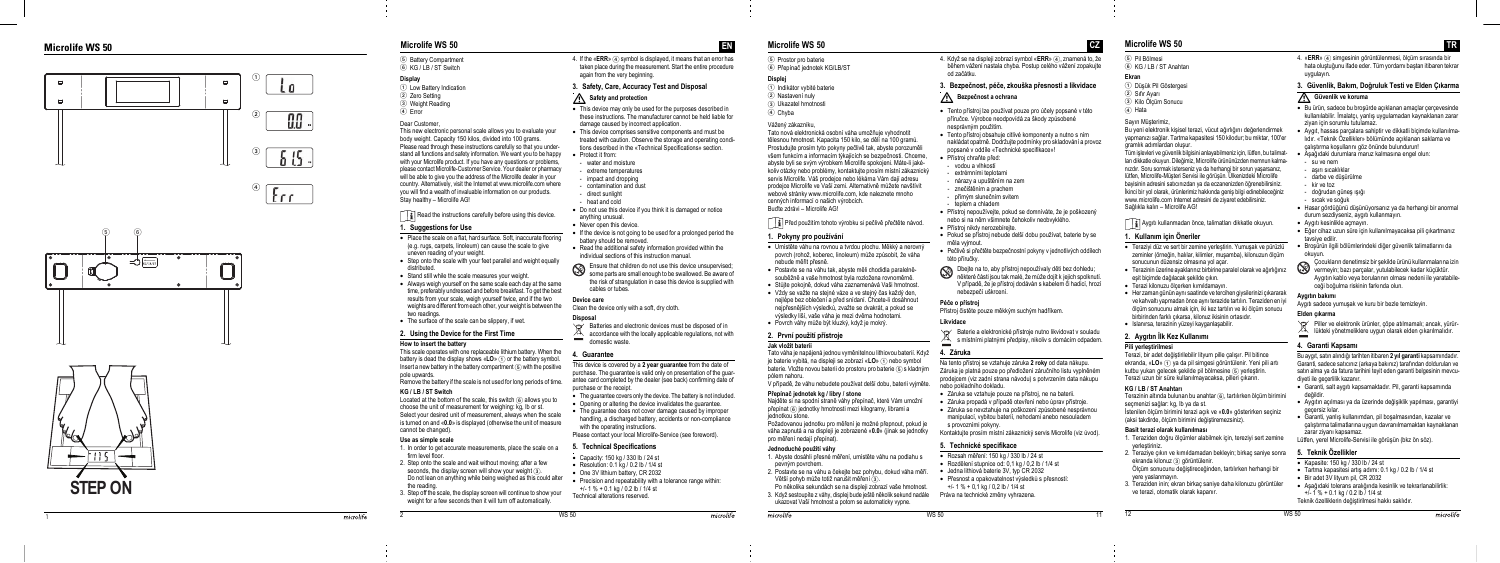#### 5 Batteriefach

6 kg/lb/st-Umschalter

#### **Display**

- 1 Anzeige für erschöpfte Batterie
- 2 Nulleinstellung
- 3 Gewichtsanzeige
- 4 Fehler

#### Sehr geehrter Kunde,

diese neue elektronische Personenwaage lässt Sie Ihr Gewicht bewerten. Maximale Belastung 150 kg, Anzeige auf 100 g genau. Bitte lesen Sie diese Anleitung vollständig durch, um alle Funktionen und Sicherheitshinweise zu verstehen. Wir möchten, dass Sie mit diesem Microlife-Produkt zufrieden sind. Bei Fragen und Problemen wenden Sie sich bitte an den Microlife-Kundendienst. Ihr Fachhändler oder Apotheker kann Ihnen die Adresse des Microlife-Händlers in Ihrem Land nennen. Eine Vielzahl weiterer wichtiger Informationen zu unseren Produkten finden Sie auch im Internet unter www.microlife.com.

Wir wünschen Ihnen alles Gute für Ihre Gesundheit – Microlife AG!

 $\mathbf{F}$  Vor Verwendung Bedienungsanleitung genau studieren.

#### **1. Bedienungshinweise**

- Stellen Sie die Waage auf eine ebene, harte Fläche. Weiche und unebene Flächen (z. B. Vorleger, Teppiche, Linoleum) können zu schwankenden Gewichtsangaben führen.
- Stellen Sie sich auf die Waage, so dass die Füsse parallel zu einander und das Gewicht gleichmässig verteilt ist.
- Stehen Sie während des Messvorgangs möglichst still.
- Wiegen Sie sich immer zur gleichen Tageszeit auf der gleichen Waage, vorzugsweise unbekleidet und vor dem Frühstück. Die zuverlässigsten Messergebnisse erhalten Sie, wenn Sie sich zweimal hintereinander wiegen. Wenn die angezeigten Werte von einander abweichen, liegt Ihr tatsächliches Gewicht zwischen beiden Werten.
- Die Oberfläche der Waage kann bei Nässe rutschig sein.

#### **2. Erste Inbetriebnahme des Gerätes**

#### **Einlegen von der Batterie**

Diese Waage wird mit einer auswechselbaren Lithiumbatterie betrieben. Wenn die Batterie entladen ist, erscheint im Display die Anzeige «LO» (1) oder das Batteriesymbol. Legen Sie eine neue Batterie in das Batteriefach (5) mit dem Pluspol nach oben ein. Entfernen Sie die Batterie aus dem Instrument, wenn Sie die Waage längere Zeit nicht benutzen.

#### **kg/lb/st-Umschalter**

Dieser Schalter (6), der sich an der Unterseite der Waage befindet, ermöglicht das Umschalten zwischen folgenden Masseinheiten: kg, lb oder st.

Wählen Sie die Masseinheit, wenn die Waage eingeschaltet ist und «**0.0**» angezeigt wird (ansonsten ist der Wechsel der Masseinheit nicht möglich).

#### **Verwendung als einfache Waage**

- 1. Stellen Sie die Waage auf einen ebenen Untergrund, um genaue Messergebnisse zu erhalten.
- 2. Stellen Sie sich auf die Waage, und warten Sie ein paar Sekunden ohne sich zu bewegen, bis das Display Ihr Gewicht 3 anzeigt.

Lehnen Sie sich während des Messvorgangs nicht an, da dies das Messergebnis beeinflussen kann.

4. Wenn die Angabe «**ERR**» (4) im Display erscheint, ist während der Messung ein Fehler aufgetreten. Beginnen Sie den Vorgang noch einmal komplett neu.

#### **3. Sicherheit, Pflege, Genauigkeits-Überprüfung und Entsorgung**

#### **Sicherheit und Schutz**

- -• Dieses Gerät darf nur für den in dieser Anleitung beschriebenen Zweck verwendet werden. Der Hersteller ist nicht für Schäden haftbar, die aus unsachgemässer Handhabung resultieren.
- Dieses Gerät besteht aus sensiblen Bauteilen und muss vorsichtig behandelt werden. Beachten Sie die Lager- und Betriebsanweisungen im Kapitel [«Technische Daten».](#page-2-0)
- Schützen Sie das Gerät vor:
	- Wasser und Feuchtigkeit
	- extremen Temperaturen
	- Stössen und Herunterfallen
	- Schmutz und Staub
	- starker Sonneneinstrahlung
	- Hitze und Kälte
- Benutzen Sie das Gerät nicht, wenn Sie einen Schaden erkennen oder Ihnen etwas Ungewöhnliches auffällt.
- Öffnen Sie niemals das Gerät.
- Entfernen Sie die Batterie, wenn das Gerät für längere Zeit nicht benutzt wird.
- Beachten Sie die weiteren Sicherheitshinweise in den einzelnen Kapiteln dieser Anleitung.



Sorgen Sie dafür, dass Kinder das Gerät nicht unbeaufsichtigt benutzen; einige Teile sind so klein, dass sie verschluckt werden könnten. Beachten Sie das Strangulierungsrisiko sollte dieses Gerät mit Kabeln oder Schläuchen ausgestattet sein.

#### **Pflege des Gerätes**

Reinigen Sie das Gerät nur mit einem weichen, trockenen Lappen.

#### **Entsorgung**

- $\cancel{R}$ Batterien und elektronische Geräte dürfen nicht in den
- Hausmüll, sondern müssen entsprechend den örtlichen
- Vorschriften entsorgt werden.

#### **4. Garantie**

Für dieses Gerät gewähren wir **2 Jahre Garantie** ab Kaufdatum. Die Garantie gilt nur bei Vorlage einer vom Händler ausgefüllten Garantiekarte (siehe letzte Seite) mit Kaufdatum oder des Kassenbelegs.

- Die Garantie umfasst nur das Gerät. Sie erstreckt sich nicht auf die Batterie.
- Wurde das Gerät durch den Benutzer geöffnet oder verändert, erlischt der Garantieanspruch.
- Die Garantie deckt keine Schäden, die auf unsachgemässe Handhabung, einer ausgelaufenen Batterie, Unfälle oder Nichtbeachtung der Gebrauchsanleitung zurückzuführen sind. Bitte wenden Sie sich an den lokalen Microlife-Service (siehe

Vorwort).

#### <span id="page-2-0"></span>**5. Technische Daten**

- Kapazität: 150 kg/330 lb/24 st
- Masseinteilung: 0,1 kg/0,2 lb/1/4 st
- Eine 3V-Lithiumbatterie, CR 2032
- Genauigkeit und Reproduzierbarkeit im Toleranzbereich zwischen: +/- 1 % + 0,1 kg/0,2 lb/1/4 st

Technische Änderungen vorbehalten.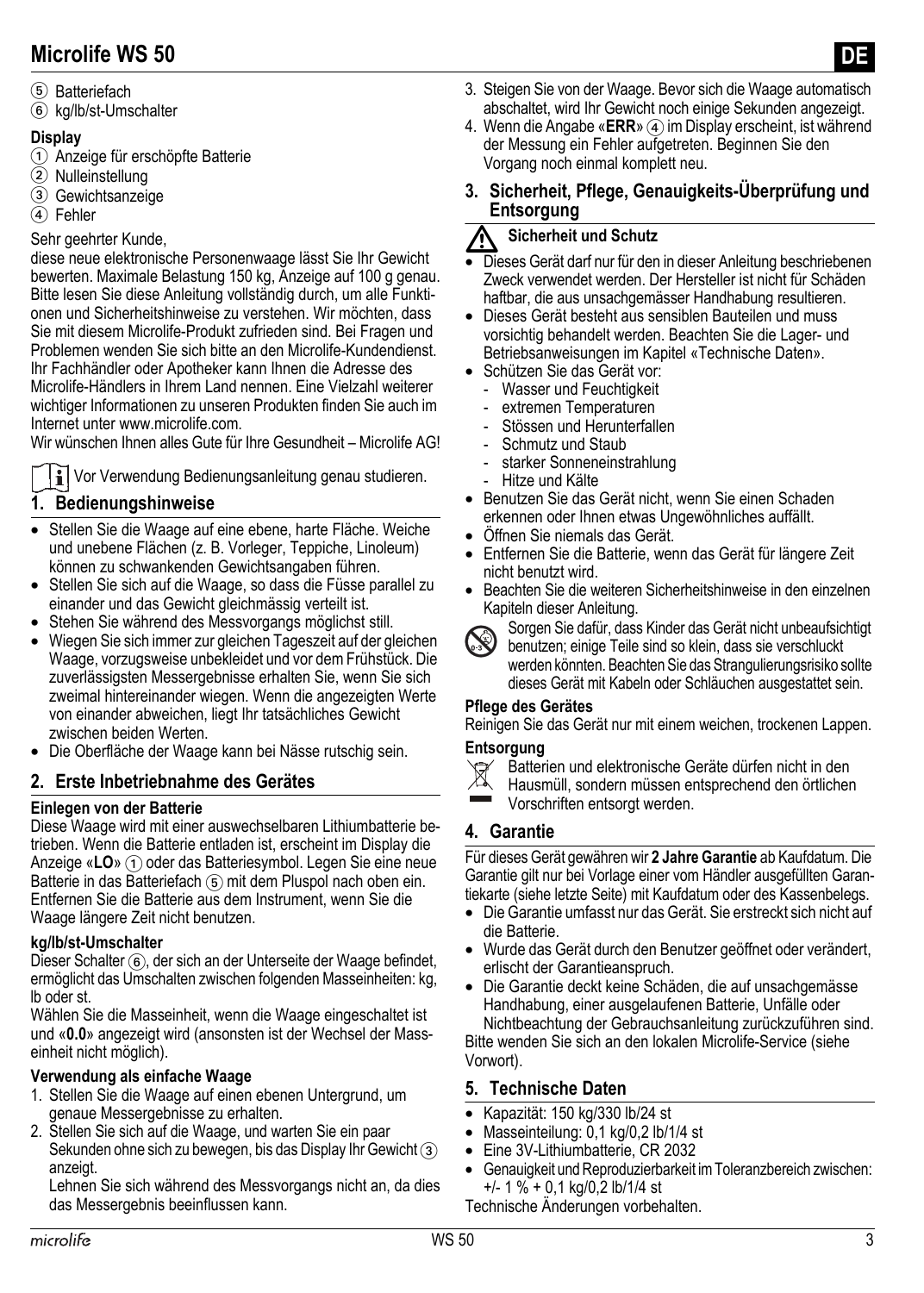- 5 Vano batterie
- 6 Tasto di impostazione dell'unità di peso Kg/Lb/St

#### **Display**

- 1 Indicatore di batteria scarica
- 2 Azzeramento
- 3 Lettura del peso
- (4) Errore

#### Gentile cliente,

La Sua nuova bilancia pesapersone Le permette di valutare il Suo peso corporeo. La bilancia pesa fino a 150 kg con una precisione di 100 gr.

La preghiamo di leggere attentamente le istruzioni per comprendere appieno tutte le funzioni e le informazioni sulla sicurezza. Vogliamo che Lei sia soddisfatta/o della Sua nuova bilancia Microlife. Per ulteriori domande o informazioni chiedere al farmacista, al rivenditore di fiducia o contattare il Servizio Consumatori. In alternativa, può visitare il sito Internet www.microlife.it dove potrà trovare preziosi consigli per la Sua salute e sui nostri prodotti.

Rimanete in salute – Microlife AG!

Leggere attentamente le istruzioni prima di usare il dispositivo.

#### **1. Consigli per l'uso**

- Mettere la bilancia su una superficie piatta e stabile. Pavimenti irregolari o soffici (ad esempio tappeti, linoleum) possono essere causa di misurazioni non corrette del peso.
- Salire sulla bilancia con i piedi paralleli e distribuire equamente il peso.
- Restare fermi mentre la bilancia esegue la misurazione.
- Pesarsi sempre sulla stessa bilancia, ogni giorno alla stessa ora, preferibilmente svestiti e prima di colazione. Per ottenere i migliori risultati pesarsi due volte e, se i due pesi risultano differenti, considerare la media delle due misurazioni.
- La superficie della bilancia può risultare scivolosa, se bagnata.

#### **2. Utilizzo del dispositivo per la prima volta**

#### **Come inserire la batteria**

Questa bilancia funziona con una batteria al litio. Quando la batteria è esaurita il display mostra la scritta «**LO**» (1) oppure compare il simbolo della batteria. Inserire una nuova batteria nell'apposito vano (5) con il polo positivo rivolto verso l'alto. Rimuovere le batterie se la bilancia non viene utilizzata per un lungo periodo.

#### **Tasto di impostazione dell'unità di peso Kg/Lb/St**

Situato nella parte inferiore della bilancia, questo interruttore 6 consente di scegliere l'unità di misura per la pesatura: kg, lb o st. Selezionare l'unità di peso desiderata quando la bilancia è accesa ed è visualizzata la scritta «**0.0**» (in caso contrario l'unità di misura non potrà essere modificata).

#### **Usare la bilancia nella funzione di pesapersone**

- 1. Per ottenere misurazioni accurate posizionare la bilancia su una superficie stabile.
- 2. Salire sulla bilancia e attendere senza muoversi; dopo pochi secondi, il display mostrerà il vostro peso  $(3)$ . Mentre ci si sta pesando, non piegarsi o muoversi per non alterare la misurazione.
- 3. Scendendo dalla bilancia, il display continuerà a mostrare il valore dell'ultima misurazione per alcuni secondi e poi si spegnerà automaticamente.
- 4. Quando compare il simbolo «**ERR**» (4) significa che si è verificato un errore durante la misurazione. Ricominciare l'intera procedura dall'inizio.

#### **3. Sicurezza, cura, test di precisione e smaltimento**

#### $\overline{\mathbb{V}}$ **Sicurezza e protezione**

- Questo dispositivo deve essere usato esclusivamente come descritto in questo manuale. Il produttore non può essere ritenuto responsabile di danni causati da un'applicazione non corretta.
- Questo dispositivo è costruito con componenti delicati e deve essere trattato con attenzione. Osservare le condizioni di stoccaggio e funzionamento descritte nel capitolo «Specifiche tecniche»!
- Proteggere il dispositivo da:
	- acqua e umidità
	- temperature estreme
	- urti e cadute
	- contaminazione e polvere
	- luce solare diretta
	- caldo e freddo
- Non usare il dispositivo se si ritiene che sia danneggiato o se si nota qualcosa di strano.
- Non aprire mai il dispositivo.
- Togliere la batteria quando non si usa il dispositivo per un lungo periodo.
- Leggere le ulteriori istruzioni per l'uso nel relativo capitolo di questo manuale.



Assicurarsi che i bambini non utilizzino il dispositivo senza la supervisione di un adulto. Alcune parti sono piccole e potrebbero essere ingerite. Prestare attenzione al rischio di strangolamento in presenza di cavi o tubi.

#### **Cura del dispositivo**

Pulire il dispositivo esclusivamente con un panno morbido e asciutto.

#### **Smaltimento**

Le batterie e gli strumenti elettronici devono essere smaltiti in

conformità alle disposizioni locali e non come i rifiuti domestici.

#### **4. Garanzia**

Questo dispositivo è coperto da una garanzia di **2 anni** dalla data di acquisto. La garanzia è valida solo presentando l'apposito tagliando (vedi retro) compilato con nome del rivenditore, la data d'acquisto e lo scontrino fiscale.

- La garanzia copre solo la bilancia. Le batterie non sono incluse.
- L'apertura o la manomissione del dispositivo invalidano la garanzia.
- La garanzia non copre danni causati da trattamento improprio,

batteria scarica, incidenti o inosservanza delle istruzioni per l'uso. Contattare il locale servizio consumatori Microlife (vedi introduzione).

#### **5. Specifiche tecniche**

- Capacità: 150 kg / 330 lb / 24 st
- Precisione: 0,1 kg / 0,2 lb / 1/4 st
- 1 batteria al litio da 3V, CR 2032
- Tolleranza:
- +/- 1 % + 0,1 kg / 0,2 lb / 1/4 st

Con riserva di apportare modifiche tecniche.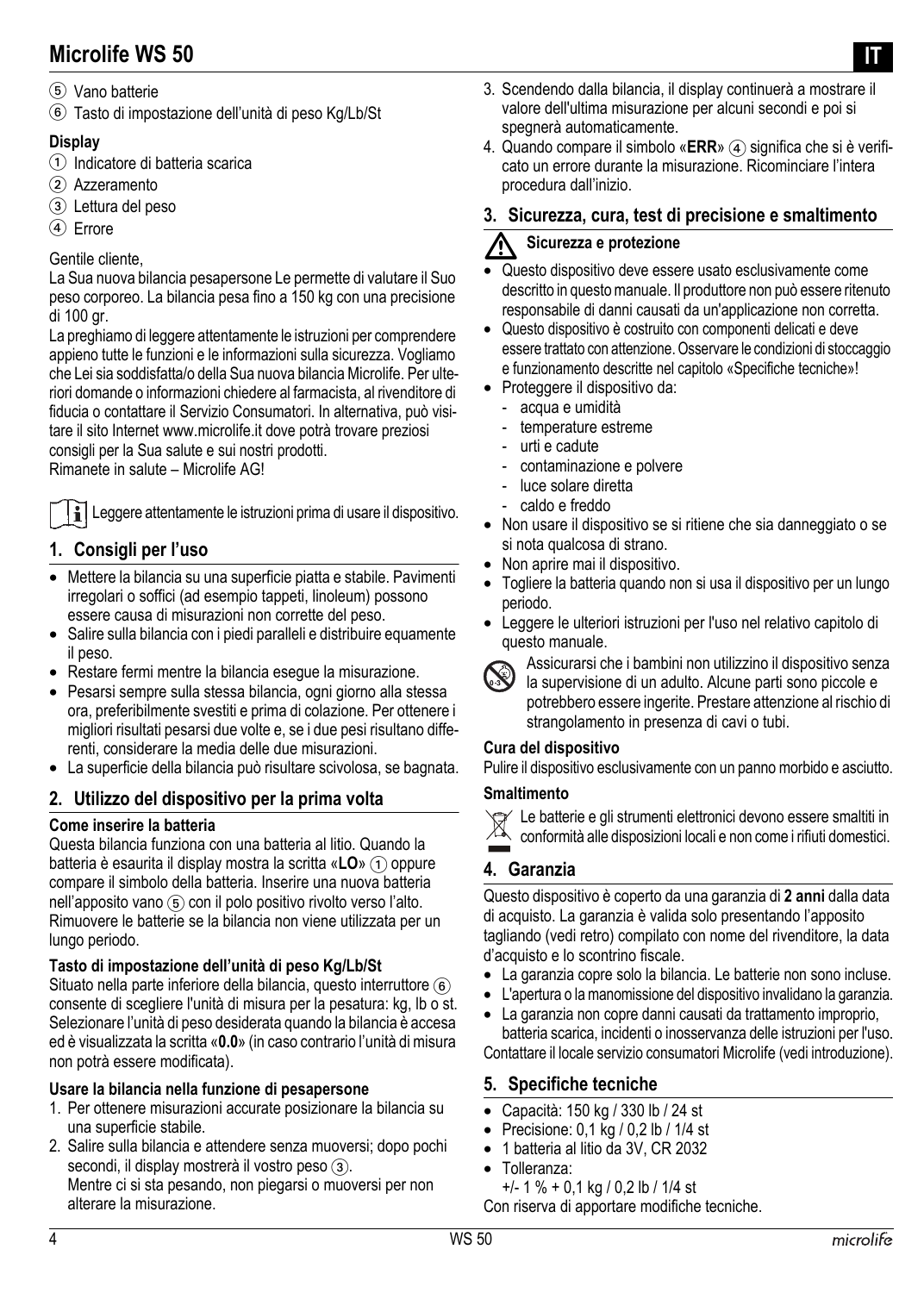- 5 Отсек для батарей
- 6 Переключатель кг / фунты / стоуны

#### **Дисплей**

- 1 Индикация разряда батареи
- 2 Установка нуля
- 3 Считывание показаний веса
- (4) Ошибка

#### Уважаемый покупатель,

Эти новые персональные электронные весы позволяют Вам узнать вес тела. Максимальный вес 150 килограммов, с шагом 100 граммов.

Пожалуйста, внимательно прочтите настоящие указания для получения четкого представления обо всех функциях и технике безопасности. Нам бы хотелось, чтобы Вы были удовлетворены качеством изделия Microlife. Если у Вас возникли вопросы или затруднения, пожалуйста, обращайтесь в службу поддержки пользователей Microlife. Ваш дилер или аптека могут предоставить Вам адрес сервисного центра Microlife в Вашей стране. В качестве альтернативы, посетите в Интернете страницу www.microlife.ru, где Вы сможете найти ряд полезных сведений по нашему изделию.

Будьте здоровы – Microlife AG!

Перед использованием прибора внимательно прочтите данное руководство.

#### **1. Правила использования**

- Разместите весы на ровной, твердой поверхности. Мягкое, неровное покрытие пола (например, ковры, линолеум) может привести к нестабильным показаниям вашего веса.
- Встаньте на весы, установив ступни параллельно и равномерно распределив вес тела.
- Во время измерения вашего веса стойте неподвижно.
- Всегда взвешивайтесь на одних и тех же весах, каждый день в одно и то же время, предпочтительно без одежды и до завтрака. Чтобы получить максимально точные показания, взвесьтесь дважды, и, если показания окажутся различными, ваш вес находится между двумя полученными значениями.
- Поверхность весов может быть скользкой в мокром виде.

#### **2. Использование прибора в первый раз**

#### **Как вставлять батарею**

Эти весы работают от одной заменяемой литиевой батареи. Когда батарея села, на дисплее отображается «LO» (1) или символ батареи. Вставьте новую батарею в отсек для батареи 5 положительным полюсом вверх.

Извлеките батарею, если весы не используются длительное время.

#### **Переключатель кг / фунты / стоуны**

Находящийся на нижней стороне весов переключатель 6 позволяет вам выбрать единицу измерения для взвешивания: kg (кг), lb (фунты) или st (стоуны).

Выбор желаемой единицы измерения осуществляется в момент, когда весы включены и отображается вес «**0.0**» (в иных случаях единицу измерения изменить невозможно).

#### **Использование в качестве простых весов**

- 1. Для получения точных показаний, поставьте весы на устойчивый ровный пол.
- 2. Встаньте на весы и подождите несколько секунд, при этом важно оставаться неподвижным. Вскоре на дисплее будет отображен Ваш вес  $\circled3$ .

Не опирайтесь ни на что во время взвешивания, поскольку это может повлиять на результат измерения.

- 3. Сойдите с весов, на экране дисплея в течение нескольких секунд сохранится индикация вашего веса, затем они автоматически выключатся.
- 4. Если отображается знак «ERR» (4), это означает, что во время измерения произошла ошибка. Начните всю процедуру сначала.
- **3. Техника безопасности, уход, проверка точности и утилизация**

#### $\overline{\mathbb{V}}$ **Техника безопасности <sup>и</sup> защита**

- Прибор может использоваться только в целях, описанных в данном буклете. Изготовитель не несет ответственности за повреждения, вызванные неправильным использованием.
- В состав прибора входят чувствительные компоненты, требующие осторожного обращения. Ознакомьтесь с условиями хранения и эксплуатации, описанными в разделе «Технические [характеристики](#page-5-0)»!
- Оберегайте прибор от:
	- воды и влаги
	- экстремальных температур
	- ударов и падений
	- загрязнения и пыли
	- прямых солнечных лучей
	- жары и холода
- Не используйте прибор, если Вам кажется, что он поврежден, или если Вы заметили что-либо необычное.
- Никогда не вскрывайте прибор.
- Если прибор не будет использоваться в течение длительного периода времени, то из него следует вынуть батарею.
- Прочтите дальнейшие указания по безопасности в отдельных разделах этого буклета.



Позаботьтесь о том, чтобы дети не могли использовать прибор без присмотра, поскольку некоторые его мелкие части могут быть проглочены. При поставке прибора с кабелями и шлангами возможен риск удушения.

#### **Уход за прибором**

Используйте для чистки прибора только сухую, мягкую ткань.

#### **Утилизация**

Батареи и электронные приборы следует утилизировать

 $\widehat{\mathbb{X}}$ 

в соответствии с принятыми нормами и не выбрасывать

вместе с бытовыми отходами.

#### **4. Гарантия**

На прибор распространяется гарантия в течение **2 лет** с даты приобретения. Гарантия действительна только при наличии гарантийного талона, заполненного дилером (см. с обратной стороны), подтверждающего дату продажи, или кассового чека.

• Гарантия распространяется только на прибор. Гарантия не распространяется на батарею.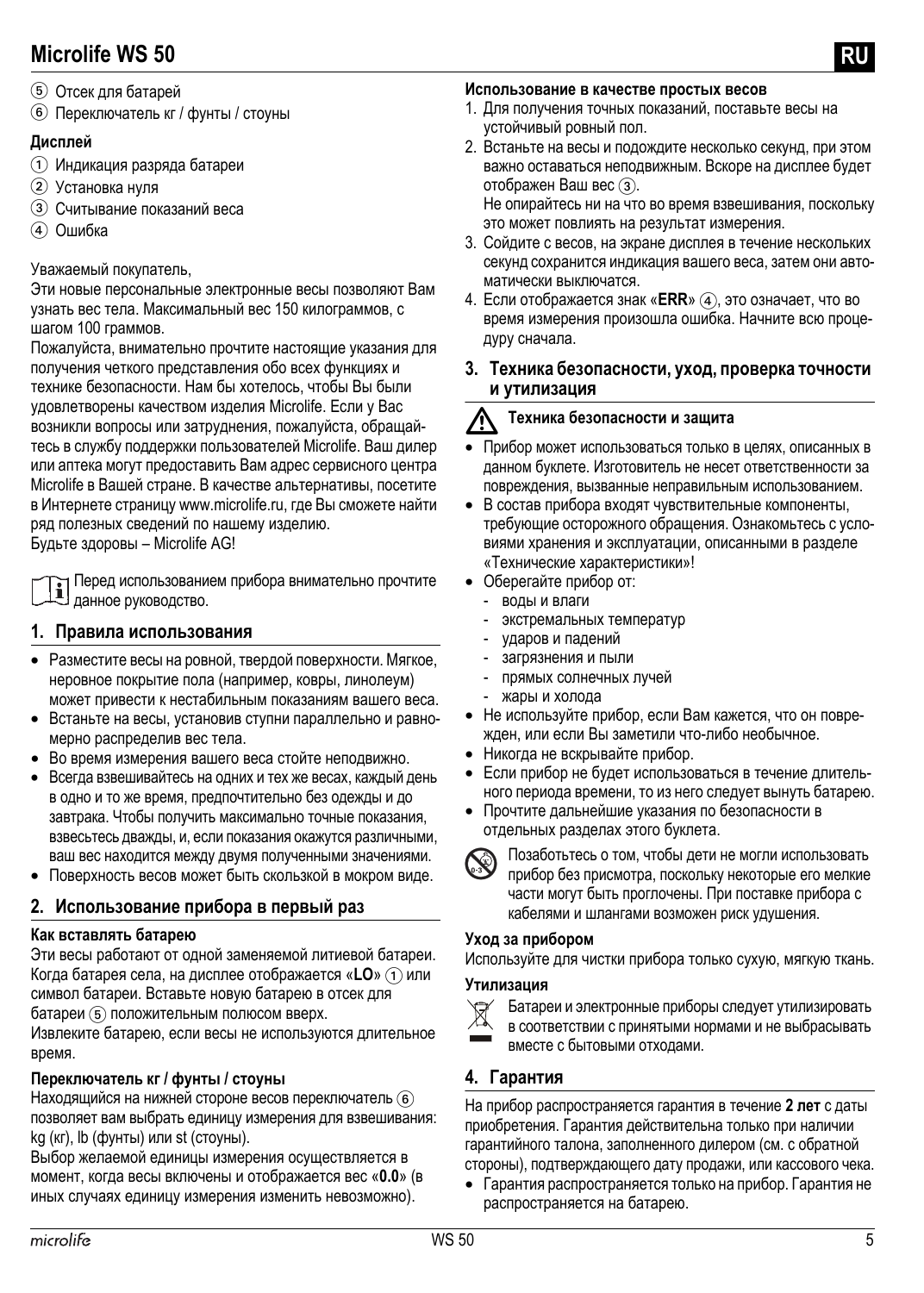- Вскрытие и механические повреждения приводят к утрате гарантии.
- Гарантия не распространяется на повреждения, вызванные неправильным обращением, разряженной батареей, несчастными случаями или невыполнением инструкций по эксплуатации.

Пожалуйста, обратитесь в местный сервисный центр Microlife (см. введение).

#### <span id="page-5-0"></span>**5. Технические характеристики**

- Максимальный вес: 150 кг / 330 фнт / 24 ст
- Шаг: 0,1 кг / 0,2 фнт / 1/4 ст
- Одна литиевая батарея 3 В, CR 2032
- Точность и воспроизводимость с диапазоном допуска: +/- 1 % + 0,1 кг / 0,2 фнт / 1/4 ст

Право на внесение технических изменений сохраняется.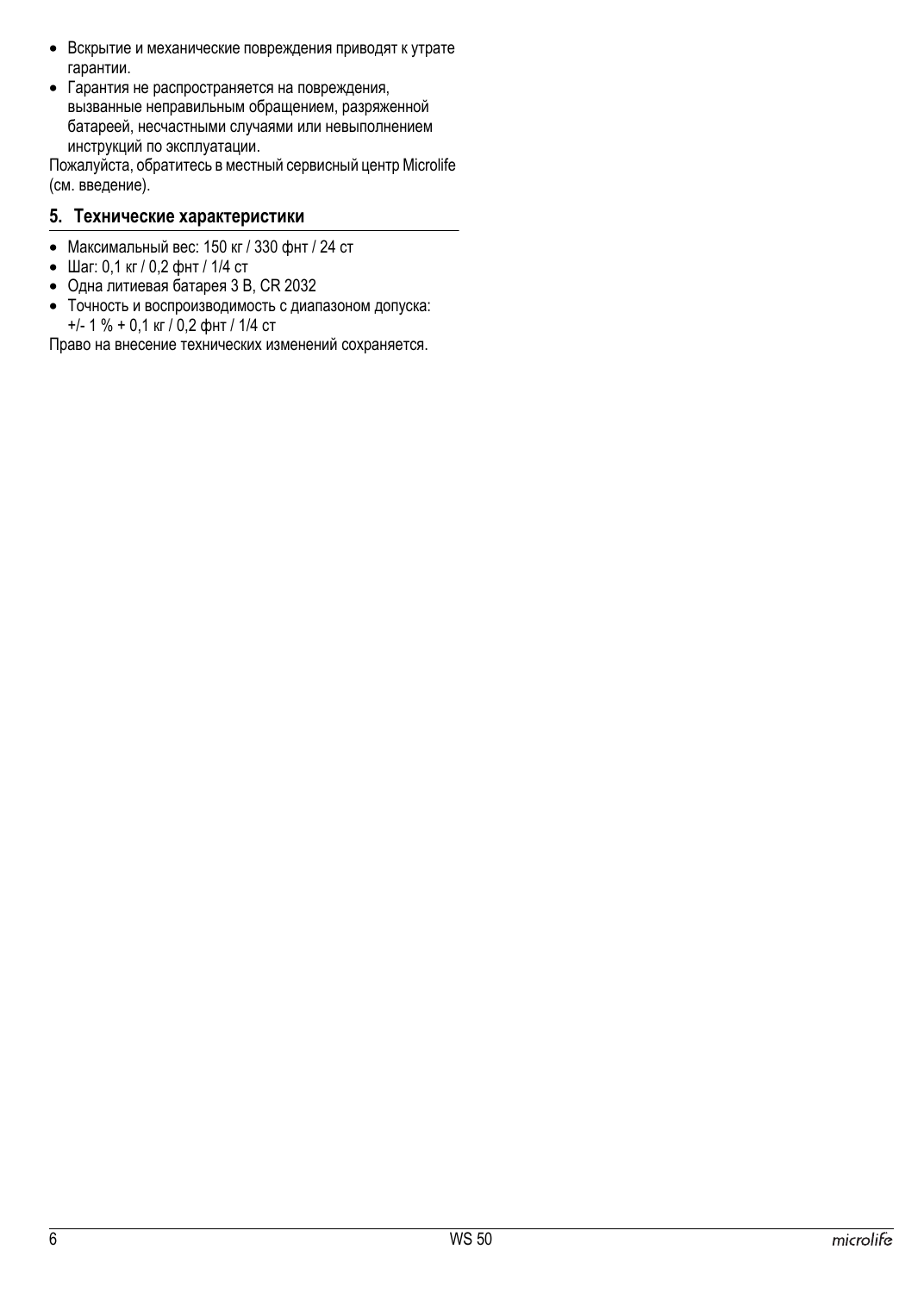- 5 Pojemnik na baterie
- 6 Przełącznik KG / LB / ST

#### **Wyświetlacz**

- 1 Wskaźnik niskiego poziomu baterii
- 2 Zerowanie
- 3 Odczyt wagi
- $(4)$  Bład

#### Drogi Kliencie,

Nowa elektroniczna waga pozwoli Ci dokładnie zmierzyć wagę ciała. Maksymalna waga to 150 kilogramów; dokładność do 100 g. Przeczytaj tę instrukcję uważnie i zapoznaj się ze wszystkimi jej funkcjami oraz wskazówkami dotyczącymi bezpieczeństwa. Zależy nam na Twoim zadowoleniu z produktu Microlife. W razie jakichkolwiek pytań lub problemów prosimy o kontakt z działem obsługi klienta Microlife. Adres dystrybutora produktów Microlife na terenie swojego kraju znajdziesz u sprzedawcy lub farmaceuty. Zapraszamy także na naszą stronę internetową www.microlife.pl, na której znajdziesz wiele użytecznych informacji na temat naszych produktów. Zadbaj o swoje zdrowie – Microlife AG!



Przed rozpoczęciem eksploatacji należy dokładnie zapoznać się z niniejszą instrukcją obsługi.<br>Znać się z niniejszą instrukcją obsługi.

#### **1. Zalecenia**

- Umieścić wagę na płaskiej, twardej powierzchni. Miękkie, nierówne podłoże (np. dywany, wykładziny, linoleum) mogą powodować niedokładne wskazania.
- Stań na wadze tak, aby stopy były ustawione równolegle do siebie, a obciążenie było rozłożone równomiernie.
- Na czas pomiaru stań w bezruchu.
- Należy zawsze ważyć się na tej samej wadze i o tej samej porze, najlepiej bez ubrania i przed śniadaniem. W celu uzyskania najbardziej wiarygodnych wyników pomiar należy wykonać dwukrotnie i uśrednić uzyskane wyniki.
- Mokra powierzchnia wagi może być śliska.

#### **2. Korzystanie z urządzenia po raz pierwszy**

#### **Jak zakładać baterie**

Waga zasilana jest jedną, wymienną baterią litową. Gdy bateria jest wyczerpana, na wyświetlaczu pojawia się «LO» (1) lub symbol baterii. Włóż nową baterię do pojemnika na baterię (5) z biegunem dodatnim skierowanym w górę.

Jeśli waga nie będzie używana przez dłuższy okres czasu, należy wyjąć baterie.

#### **Przełącznik KG / LB / ST**

Znajdujący się na spodzie wagi przełącznik (6) pozwala na wybór jednostki pomiaru (kg lb lub st).

Wyboru jednostki pomiarowej dokonuj zawsze gdy waga jest włączona i «**0.0**» jest wyświetlane (W innym wypadku jednostka pomiarowa nie zostanie zmieniona).

# **Użycie wagi bez funkcji pomiaru - Wykonanie pomiaru**

- 1. W celu uzyskania dokładnych pomiarów wagę należy umieścić na równym podłożu.
- 2. Stanąć na wadze i czekać bez ruchu; po kilku sekundach na wyświetlaczu pojawi się twoja waga (3). Podczas pomiaru nie opieraj się o nic.
- 3. Po zejściu z wagi ekran wyświetlacza będzie pokazywał przez kilka sekund wynik ostatniego pomiaru, a następnie wyłączy się automatycznie.

4. Gdy pojawi się symbol «**ERR**» (4), będzie to oznaczać, że podczas wykonywania pomiaru wystąpił błąd. Rozpocznij procedurę od początku.

#### **3. Bezpieczeństwo, konserwacja, sprawdzanie dokładności i utylizacja**

#### **Bezpieczeństwo i ochrona**

- A Bezpieczeństwo i ochrona<br>• Urządzenie może być wykorzystywane do celów określonych w niniejszej instrukcji. Producent nie ponosi odpowiedzialności za szkody powstałe w wyniku niewłaściwej eksploatacji.
- Urządzenie zbudowane jest z delikatnych podzespołów i dlatego musi być używane ostrożnie. Prosimy o przestrzeganie wskazówek dotyczących przechowywania i użytkowania zamieszczonych w części «Specyfikacje techniczne».
- Chroń urządzenie przed:
	- wodą i wilgocią
	- ekstremalnymi temperaturami
	- wstrząsami i upadkiem
	- zanieczyszczeniem i kurzem
	- światłem słonecznym
	- upałem i zimnem
- Prosimy nie używać urządzenia, jeżeli zauważą Państwo niepokojące objawy, które mogą wskazywać na jego uszkodzenie.
- Nie należy otwierać urządzenia.
- Jeżeli urządzenie nie będzie używane przez dłuższy czas należy wyjąć baterie.
- Przeczytaj dalsze wskazówki bezpieczeństwa zamieszczone w poszczególnych punktach niniejszej instrukcji.



Dopilnuj, aby dzieci nie używały urządzenia bez nadzoru osób dorosłych; jego niektóre, niewielkie części mogą zostać łatwo połknięte. Jeżeli urządzenie wyposażone jest w przewody lub rurki, może powodować ryzyko uduszenia.

#### **Konserwacja urządzenia**

Urządzenie należy czyścić miękka, suchą szmatką.

#### **Utylizacja**



Zużyte baterie oraz urządzenia elektryczne muszą być

poddane utylizacji zgodnie z obowiązującymi przepisami.

Nie należy wyrzucać ich wraz z odpadami domowymi.

#### **4. Gwarancja**

Urządzenie jest objęte **2-letnią gwarancją**, licząc od daty zakupu. Gwarancja jest ważna tylko z wypełnioną przez sprzedawcę kartą gwarancyjną (na odwrocie strony) potwierdzającą datą zakupu i paragonem.

- Gwarancja obejmuje wyłącznie przyrząd. Nie obejmuje baterii.
- Otwarcie lub dokonanie modyfikacji urządzenia unieważnia gwarancję.
- Gwarancja nie obejmuje uszkodzeń powstałych na skutek nieprawidłowego użycia, nieprzestrzegania instrukcji obsługi, uszkodzeń przypadkowych, a także wyczerpania baterii.

Skontaktuj się z lokalnym serwisem Microlife (patrz Wstęp).

# **5. Specyfikacje techniczne**

- Maksymalna waga: 150 kg / 330 lb / 24 st
- Podziałka: 0,1 kg / 0,2 lb / 1/4 st
- Jedna bateria litowa 3V, CR 2032
- Precyzja i powtarzalność wyników z dokładnością do:  $+/- 1 \% + 0.1$  kg / 0.2 lb / 1/4 st

Prawo do zmian technicznych zastrzeżone.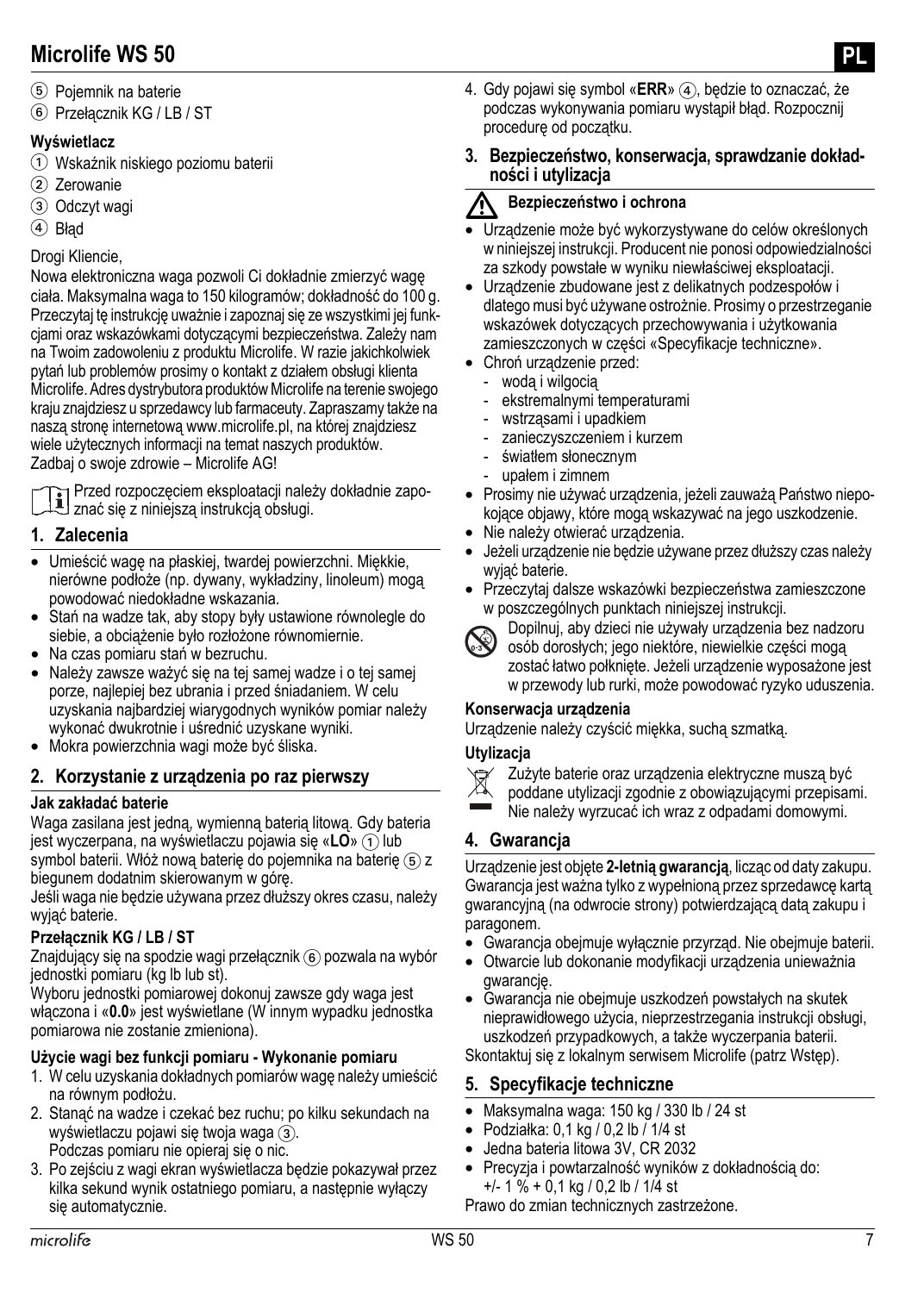$6$  KG / IB / ST váltó

#### **Kijelző**

- 1 Alacsony elemtöltöttség jelzése
- 2 Mérésre kész állapot
- 3 Súly értéke
- $(4)$  Hiba

#### Kedves Vásárló!

Ezzel az elektronikus személymérleggel ellenőrizheti testsúlyát. Méréshatár 150 kilogramm, osztásköz 100 gramm.

Kérjük, hogy használat előtt figyelmesen olvassa el a használati útmutatót, a készülék biztonságos használata és funkcióinak megismerése érdekében! Szeretnénk, ha elégedett lenne ezzel a Microlife termékkel! Ha bármilyen kérdése vagy problémája lenne, forduljon a Microlife ügyfélszolgálatához! A Microlife hivatalos forgalmazójával kapcsolatos felvilágosításért forduljon az eladóhoz vagy a gyógyszertárhoz! A www.microlife.com oldalon részletes leírást talál a termékeinkről. Jó egészséget kívánunk – Microlife AG!

Az eszköz használata előtt gondosan olvassa végig ezt az útmutatót!

#### **1. A mérleg használatára vonatkozó tanácsok**

- Helyezze a mérleget sík, szilárd felületre! Puha, egyenetlen felületen (pl. szőnyeg, linóleum) a mérleg ingadozó súlyadatot mutathat.
- A mérlegen úgy helyezkedjen el, hogy a két lábfeje párhuzamos legyen, és a súlyát egyformán ossza meg a lábain!
- Mérés közben ne mozogjon!
- Mindennap azonos időben, ugyanazon a mérlegen, lehetőleg meztelenül, és reggeli előtt történjen a mérés. A legpontosabb eredmény elérése érdekében kétszer mérje meg magát, és ha a két érték eltér egymástól, akkor a súlya a két érték között van.
- A mérleg lapja csúszóssá válhat, ha nedves.

#### **2. A készülék üzembe helyezése**

#### **Az elemek behelyezése**

A mérleg egy darab lítiumelemmel működik. Amikor az elem lemerült, a kijelzőn «LO» (1) vagy az elem szimbólum látható. Helyezzen egy új elemet az elemtartóba (5) a pozitív pólusával felfelé!

Ha a mérleget hosszabb ideig nem használja, akkor az elemet távolítsa el!

#### **KG / LB / ST váltó**

A mérleg alján a ® kapcsoló segítségével választhat a mértékegységek között: kg, lb vagy st.

Mindig akkor válassza ki a kívánt mértékegységet, amikor a mérleg be van kapcsolva és a kijelzőn «**0.0**» látható (máskor a mértékegység nem változtatható meg).

#### **Egyszerű mérlegként való használat**

- 1. Ahhoz, hogy pontos mérési eredményt kapjon, helyezze a mérleget kemény padlóra.
- 2. Álljon rá a mérlegre, és várjon mozdulatlanul, amíg a kijelzőn néhány másodperc múlva megjelenik a testsúlya 3. A mérés közben ne dőljön neki semminek, mivel az módosíthatja a mért értéket!
- 3. Lépjen le a mérlegről, a kijelzőn még néhány másodpercig látható lesz a súlya, majd a mérleg automatikusan kikapcsol!
- 4. Ha a kijelzőn az «**ERR**» (4) jel látható, az azt jelenti, hogy valamilyen hiba történt a mérés során. Kezdje újra az egész mérési eljárást.

**3. Biztonságos használat, tisztíthatóság, pontosságellenőrzés és az elhasznált elemek kezelése**

#### ハ **Biztonság és védelem**

- A készülék kizárólag a jelen útmutatóban leírt célra használható. A gyártó semmilyen felelősséget nem vállal a helytelen alkalmazásból eredő károkért.
- A készülék sérülékeny alkatrészeket tartalmaz, ezért óvatosan kezelendő. Szigorúan be kell tartani a tárolásra és az üzemeltetésre vonatkozó előírásokat, amelyek a «Műszaki adatok» részben találhatók!
- A készüléket óvni kell a következőktől:
	- víz és nedvesség
	- szélsőséges hőmérséklet
	- ütés és esés
	- szennyeződés és por
	- közvetlen napsugárzás
	- meleg és hideg
- Ne használja a készüléket, ha az megsérült vagy bármilyen szokatlan dolgot tapasztal vele kapcsolatban!
- Soha ne próbálja meg szétszedni a készüléket!
- Ha a készüléket hosszabb ideig nem használják, akkor az elemet el kell távolítani.
- Olvassa el a használati utasítás többi részében található biztonsági előírásokat is!



Gyermekek csak felügyelet mellett használhatják a készüléket, mert annak kisebb alkotóelemeit esetleg lenyelhetik. Legyen tisztában annak veszélyével, hogy ha a készülékhez vezetékek, csövek tartoznak, azok fulladást okozhatnak!

#### **A készülék tisztítása**

A készüléket csak száraz, puha ronggyal tisztítsa!

#### **Elhasznált elemek kezelése**

- Az elemeket és az elektronikai termékeket az érvényes
- előírásoknak megfelelően kell kezelni, a háztartási hulladéktól elkülönítve!

#### **4. Garancia**

A készülékre a vásárlás napjától számítva **2 év garancia** vonatkozik. A garancia érvényesítéséhez be kell mutatni a forgalmazó által kitöltött garanciajegyet, amely igazolja a vásárlás dátumát, és a bolti nyugtát.

- A garancia csak magára a készülékre vonatkozik, az elemre és a csomagolásra nem.
- A készülék felnyitása vagy módosítása a garancia elvesztését vonja maga után.
- A garancia nem vonatkozik a helytelen kezelés, a lemerült elem, balesetek vagy a használati útmutató be nem tartása miatt keletkező károkra.

A garancia érvényesítése érdekében forduljon a helyi Microlife szervizhez (lásd előszó)!

#### **5. Műszaki adatok**

- Méréshatár: 150 kg / 330 lb / 24 st
- $\bullet$  Osztásköz: 0,1 kg  $\overline{0}$ ,2 lb / 1/4 st
- 1db 3 V-os lítiumelem, CR 2032
- Pontosság és ismételhetőség tűréshatára: +/- 1% + 0,1 kg / 0,2 lb / 1/4 st
- A műszaki változtatások jogát fenntartjuk.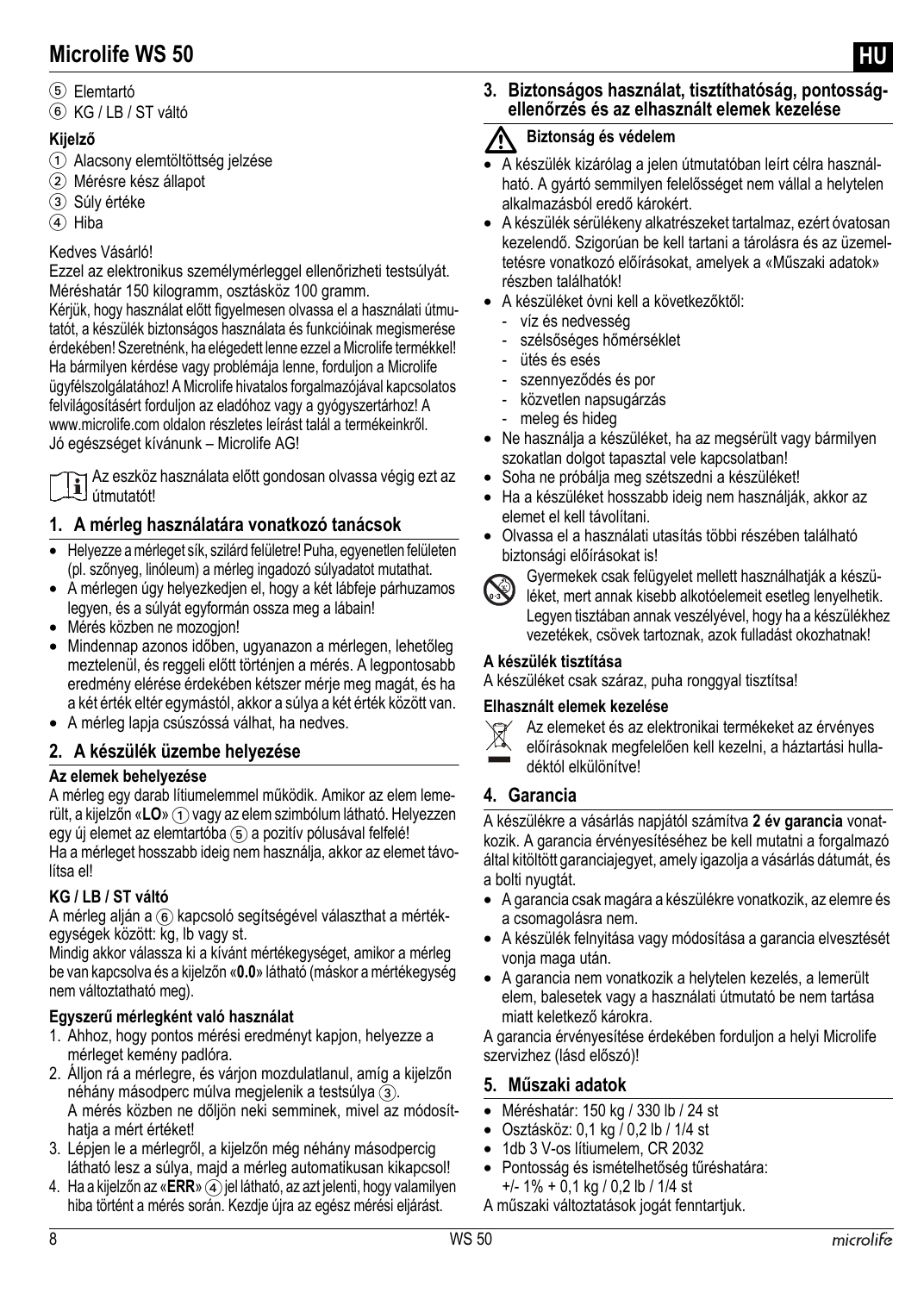- 5 Compartimentul bateriei
- 6 Comutator KG / LB / ST

#### **Afişaj**

- 1 Indicator baterie descărcată
- 2 Setare la valoarea «**0.0**»
- 3 Rezultatul cântăririi
- 4 Eroare

#### Stimate utilizator,

Acest nou cântar electronic vă ajută să vă evaluați greutatea corporală. Cântarul poate măsura o masă maximă de 150 kg, din 100 în 100 grame.

Vă rugăm să cititi cu atenție aceste instrucțiuni, pentru a înțelege toate funcțiile și informațiile pentru siguranță în utilizare. Dorința noastră este ca dumneavoastră să fiţi pe deplin mulţumit de acest produs Microlife. Dacă aveți întrebări sau probleme legate de functionarea cântarului, vă rugăm să contactați Microlife-Customer Service. De asemenea, puteți afla de la vânzătorul produsului sau din certificatul de garanție datele de contact ale distribuitorului Microlife în tara dumneavoastră. Alternativ, vizitati pe Internet site-ul www.microlife.com, unde veti găsi o multitudine de informatii pretioase despre produsele noastre.

Aveti grijă de sănătatea dvs. – Microlife AG!

i Citiți instrucțiunile cu atenție înainte de a utiliza acest aparat.

#### **1. Câteva sugestii privind utilizarea**

- Aşezaţi cântarul pe o suprafaţă plană şi rigidă. Pardoselile moi sau denivelate (de ex. covoare, mochetă, linoleum) pot cauza măsurări fluctuante ale greutății dumneavoastră.
- Urcaţi pe cântar cu picioarele paralele şi greutatea distribuită în mod egal.
- Staţi liniştit până când cântarul termină măsurarea.
- Cântăriți-vă întotdeauna cu același cântar, în fiecare zi la aceeaşi oră, preferabil dezbrăcat şi înainte de micul dejun. Pentru a obtine rezultate optime, cântăriți-vă de două ori, iar dacă rezultatele diferă faceți media acestora.
- Suprafaţa cântarului poate fi alunecoasă dacă acesta este umed.

#### **2. Utilizarea pentru prima oară a instrumentului**

#### **Cum introducem bateria**

Cântarul functionează cu ajutorul unei baterii cu litiu care poate fi înlocuită. Atunci când bateria este descărcată, pe ecran se afişează «LO» (1) sau simbolul bateriei. Introduceți o baterie nouă în compartimentul bateriei  $(5)$  cu polul + în sus.

Scoateti bateria dacă nu folositi cântarul o perioadă mai îndelungată de timp.

#### **Comutatorul KG / LB / ST**

Aflat pe dosul cântarului, acest comutator 6 vă permite să alegeți unitatea de măsură pentru cântărire: kg, lb sau st.

Alegeți unitatea de măsură dorită întotdeauna cu cântarul pornit și «**0.0**» afişat pe ecran (altfel nu puteţi schimba unitatea de măsură).

#### **Utilizarea ca simplu cântar**

- 1. Pentru a obține măsurători corecte, așezați cântarul pe o suprafată plană, rigidă.
- 2. Urcaţi pe cântar şi aşteptaţi nemişcat; după câteva secunde greutatea dumneavoastră va fi afișată (3).

Nu vă aplecaţi în timpul cântăririi, întrucât aceasta poate influenta rezultatul.

- 3. Coborâţi de pe cântar, greutatea dumneavoastră va mai rămâne afişată câteva secunde, apoi cântarul se opreşte automat.
- 4. Dacă se afişează mesajul «**ERR**» 4, înseamnă că a apărut o eroare în timpul măsurării. Reluați întreaga procedură de la început.

#### **3. Siguranţă, îngrijire, verificarea preciziei şi salubrizarea**

#### **Siguranţa şi protecţia**

- 1. Siguranța și protecția<br>• Acest instrument poate fi utilizat numai pentru scopul descris în această broşură. Producătorul nu poate fi făcut răspunzător pentru daunele cauzate de utilizarea incorectă.
- Acest instrument include componente sensibile si trebuie tratat cu atentie. Respectati conditiile de păstrare și functionare descrise în secțiunea [«Specifica](#page-8-0)ții tehnice»!
- Proteiati-l împotriva:
	- apei și umezelii
	- temperaturilor extreme
	- impactului și căderii
	- murdăriei și prafului
	- razelor solare directe
	- căldurii și frigului
- Nu utilizaţi instrumentul dacă aveţi impresia că este deteriorat sau observați ceva neobișnuit la el.
- Nu demontați niciodată instrumentul
- În cazul în care instrumentul urmează a nu fi utilizat o perioadă mai lungă de timp, bateria trebuie scoasă.
- Citiţi informaţiile cu privire la siguranţă din secţiunile individuale ale acestei broşuri.



Aveți grijă să nu lăsați instrumentul nesupravegheat la înde-

mâna copiilor; unele părţi componente sunt suficient de mici pentru a putea fi înghiţite. Aveţi grijă, deoarece există risc de strangulare în cazul în care acest instrument este livrat cu cabluri sau tuburi.

#### **Îngrijirea instrumentului**

Curățați instrumentul numai cu o cârpă moale, uscată.

#### **Salubrizarea**



- Bateriile şi instrumentele electronice trebuie salubrizate în
- concordantă cu reglementările locale în vigoare, și nu
- împreună cu deşeurile menajere.

#### **4. Garanţia**

Acest instrument are o perioadă de **2 ani garanţie** de la data achiziționării. Garanția este valabilă doar la prezentarea fișei de garantie completată de distribuitor (vezi verso) care să confirme data cumpărării, sau cu chitanța/factura de cumpărare.

- Garanția acoperă instrumentul, în timp ce bateria și ambalajul nu sunt incluse.
- Deschiderea sau modificarea instrumentului anulează garanţia.
- Garanția nu acoperă daunele cauzate de manipularea necorespunzătoare, baterie descărcată, accidente sau nerespectarea instructiunilor de utilizare.

Vă rugăm contactaţi Service-ul local Microlife (vezi prefaţa).

#### <span id="page-8-0"></span>**5. Specificaţii tehnice**

- Capacitate: 150 kg / 330 lb / 24 st
- Diviziune:  $0.1$  kg  $/0.2$  lb  $/1/4$  st
- 1 baterie cu litiu, tip CR 2032
- Precizie şi repetabilitate în limitele:
- +/- 1 % + 0,1 kg / 0,2 lb / 1/4 st

Ne rezervăm dreptul de a efectua modificări tehnice.